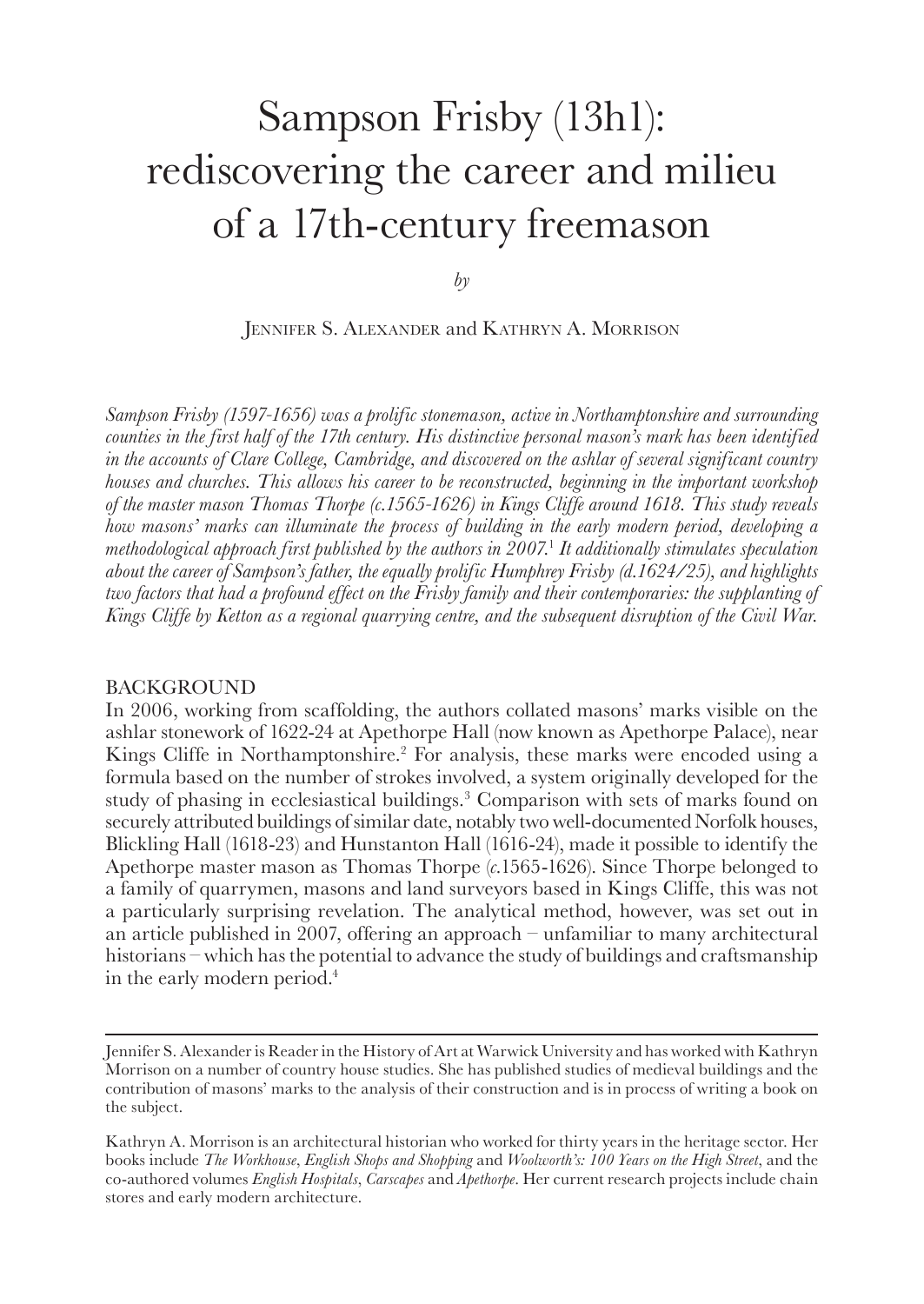<span id="page-1-0"></span>More recently a document has come to light which identifies the mark of the mason Sampson Frisby (1597-1656). Spellings of Frisby's name are many and various, but the form adopted here is taken from his last will and testament. Frisby's distinctive and complex mark has been recorded at Apethorpe and several other buildings. Combining the evidence of this mark with that gleaned from documentary sources allows Frisby's life and career to be broadly reconstructed, from *c.*1618 to 1656. It also triggers some speculation about the career of Sampson's father, Humphrey Frisby (d.1624/5). This exercise augments the methodology published by the authors in 2007, illustrating further ways in which the recording and analysis of masons' marks can enhance our understanding of 17th-century buildings and their builders.

#### IDENTIFYING 13h1

In 2011 one of the most prolific masons' marks occurring at Apethorpe (coded as 13h1) was recognised in the bursar's accounts of building work undertaken in 1637 and 1638 at Clare College (known until 18[5](#page-15-0)6 as Clare Hall), Cambridge.<sup>5</sup> This complicated mark looks like a capital letter 'H', with forked terminals to the uprights, and with a triangle which is attached to the bar but does not extend along its full length (Figs 1 and 9). It was created with no fewer than 13 separate strokes of the chisel (or, indeed, pen).

Prior to its discovery at Clare College, 13h1 had already been recorded on some of the finest ashlar masonry at Apethorpe, notably on the chimneypieces and doorways, and also on the arcade of the Mildmay Chapel which was added to Apethorpe church in 1[6](#page-15-0)21, a year before work on the house began.<sup>6</sup> It had also been noted on ashlar dressings at Blickling Hall – such as friezes, doorways and windows – where the triangle occasionally had drilled points, and on one of two forecourt arches at Kirby Hall, Northamptonshire, which have been variously dated to the late 16th or 17th centuries.<sup>7</sup> In addition, the mark 13h1 was carefully positioned on the spandrels of a first-floor chimneypiece at Lilford Hall, Northamptonshire, where two chimney stacks display the dates 1635 and 1656. Finally, several instances of 13h1 were noted at Quenby Hall in Leicestershire, which is generally dated rather broadly to *c.*1620-36. Like Blickling, Quenby is a red brick house with ashlar dressings; in contrast, Apethorpe and Lilford – both lying closer to the source of the stone (in all cases an oolitic limestone, known geologically as Lower Lincolnshire Limestone) – are faced entirely in ashlar.

Samon by mee Af hear from po his marke  $Govvin$ French Pour RECE  $M_{45}$ Cast Eighty

The mark of Sampson Frisby in the building accounts of Clare College (formerly Clare Hall) Cambridge, 11 November 1637. (Clare College Cambridge, AD/7/1/1/1, f.18) *By courtesy of The Master and Fellows of Clare College Cambridge* 

Fig.1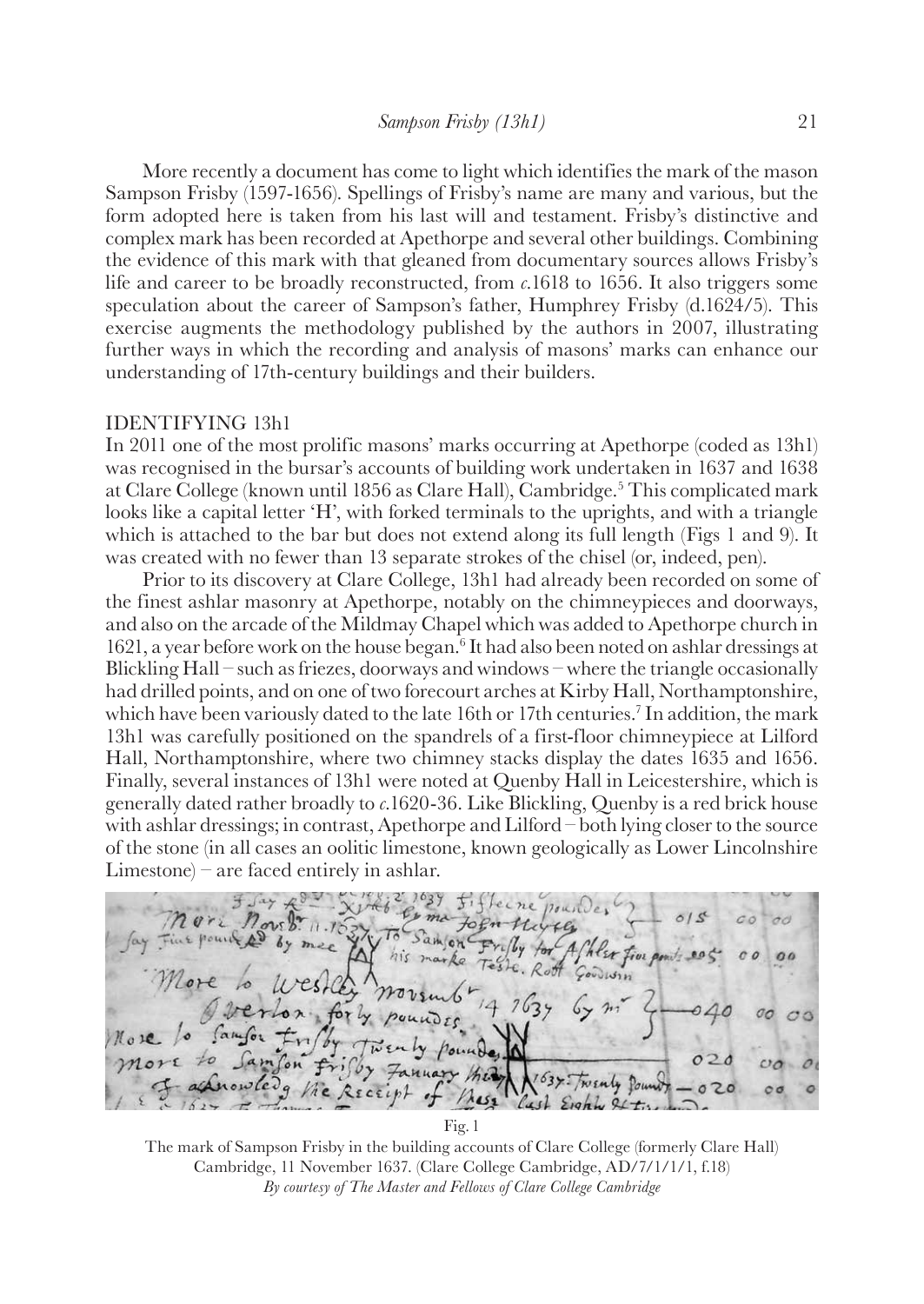<span id="page-2-0"></span>The 13h1 mark is sufficiently unusual to be associated with an individual freestone mason, unlike many other masons' marks (an 'X' or a crossed 'W', for example), which are simple and ubiquitous, and recur over centuries in far-flung places. Furthermore, the occurrence of  $13h1 - as$  observed to the present date – is very limited, both geographically and temporally. It seems relatively safe to hypothesise, therefore, that the sites where 13h1 has been found represent projects in the working life of a single mason. Until recently, it was assumed that this mason was destined to remain anonymous. At Clare College, however, 13h1 was used in place of a signature to collect payments on four occasions in 1637-38 by a mason named in the accounts as 'Samson Frisby' or 'Frysby' (Fig.1). Work to rebuild the College had commenced with fundraising and the purchase of materials in 1635[.8](#page-15-0) The east range, bridge and south range were erected under the supervision of John Westley, fulfilling the role of clerk-of-works or master-builder, between 1637 and 1642. The project was then disrupted by the Civil War.

Frisby 'signed' his mark to acknowledge receipt of  $\ell$ , 5 for ashlar on 11 November 1637,  $\text{\emph{£}}20$  for the same on 17 December 1637,  $\text{\emph{£}}320$  on 27 January 1637/8,  $\text{\emph{£}}30$  on 26 April 1638 (jointly with his associate Thomas Cumbrey or Combrey who was initially summoned by the college in February 1635/6) and  $\mathcal{L}$ 11 10s. on 11 September 1638.<sup>[9](#page-15-0)</sup> Many other entries in the accounts documented payments to Frisby, made either directly or through intermediaries, without being endorsed by his mark. The college continued to purchase stone from Frisby and Cumbrey until November 1642,<sup>10</sup> and some of it – if not all – was evidently sized and shaped prior to delivery. For example, in April 1638 they were paid for windows and a water table; in June 1638 they contracted for battlements; in January 1639/40 for quoins, and in July 1640 for the plinth of the south range[.11](#page-15-0) Additionally, on 12 September 1639 Frisby was paid 14s. for two new stone saws[.12](#page-15-0)

Neither Frisby nor Cumbrey was employed as a mason on the building site in Cambridge. Masons who worked stone on site as part of the construction process included Thomas and William Grumbold, and their associate George Tomson or Thompson: these men were generally paid by the day for their labour, or for piece work.<sup>13</sup> Most of the men whose involvement is documented at Clare College – whether suppliers of materials or workmen – were able to sign their names. Frisby's apparent illiteracy seems to have been relatively unusual for a man entering into expensive contracts with a client[.14](#page-15-0) This disadvantage might explain his partnership with Cumbrey, who always signed his name. Others who signed with a mark rather than a signature were the brickmaker William King, the smith James King, and the carpenter John Dunbar. Thomas Grumbold – who is likely to have been literate since he supplied a design ('draught') for the bridge at Clare College<sup>15</sup> – signed with a 'TG' monogram which has never (or rather, not yet) been found in the form of a mason's mark on a building[.16](#page-15-0) Sampson Frisby's mark, perhaps significantly, was not a monogram of his own name. For historians, Frisby's illiteracy was fortuitous: had he signed or initialled his name, it is unlikely that he would ever have been identified with the mark 13h1.

Sampson's way of making his mark with a pen is identical to the way in which he cut it with a mason's tool, with the lines laid down in the same sequence. In each case he drew the two vertical lines of the side of the mark before he added the angled lines of the four 'V' shapes at the terminals. The inverted 'V' on the cross bar is uneven in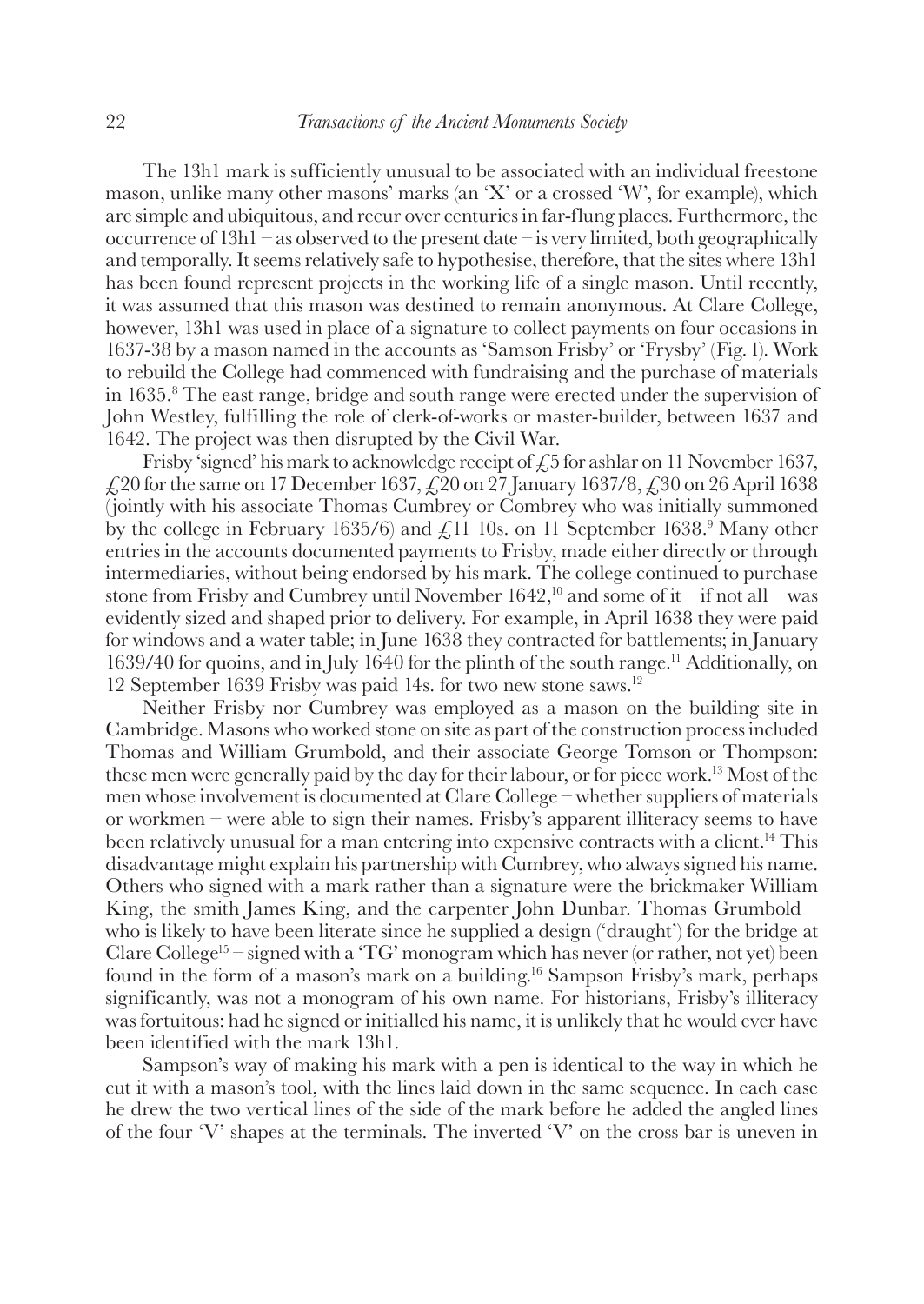<span id="page-3-0"></span>the pen version, and it exaggerates the greater thickness of one side of the 'V' seen also on the stone version. Drawing straight lines with a pen proved difficult for him, the thickness of the lines varies, as well as the pressure he exerted with the pen, and in one case Sampson had several tries before he got the line down[.17](#page-15-0) It is clear that he found holding the narrow pen less familiar than a mallet and chisel and the precision of the stone mark is lacking in the pen version.

The Clare accounts do not identify the quarry or quarries where Frisby and Cumbrey sourced their ashlar. When the pair could not receive their payments in person in Cambridge, bills were settled through intermediaries such as Captain Thomas Hatcher (*c.*1589-1677) of Careby in Lincolnshire, or taken out of the rent of men like Mr Mason of Collyweston, who may have been a college tenant[.18](#page-15-0) It has been assumed, logically, that Frisby and Cumbrey were sourcing stone from these areas[.19](#page-16-0) However, it would have been convenient to make payments through these men, especially Mr Mason of Collyweston, since Cumbrey lived in the adjacent village of Easton-on-the-Hill. By 1656 – and possibly as early as 1637 – Frisby was settled in nearby Wittering, just south of Easton-on-the-Hill on the Great North Road: Thomas Hatcher could have called to make payments *en route* to and from his home at Careby.

In fact it is very likely that Cumbrey and Frisby were quarrying in Ketton, just north of Collyweston, for in March 1637/8 Cumbrey entered into a contract to supply 200 tons of Ketton stone to the wardens of London Bridge at Bridge House, London, and made nine separate deliveries there between June 1638 and February 1638/9.[20](#page-16-0) This was exactly contemporaneous with Cumbrey's and Frisby's deliveries of ashlar to Clare College, Cambridge. Strangely, the Clare accounts specify that relatively small quantities of freestone supplied by two other men, Richard Chamberlain and Thomas Frank, originated from Ketton[.21](#page-16-0) Unfortunately, the accounts are not entered systematically and the cost of the stone supplied by these men cannot be compared with that of stone supplied by Frisby and Cumbrey – on balance, they all appear to have been paid between 14s and 17s per ton. However, lack of consistency and specificity in the accounts does not rule out the possibility that Frisby and Cumbrey were also dealing in Ketton stone. The matter is of some interest because the very fine-grained oolitic limestone quarried in and around Ketton – despite being used at Jesus College in the late 15th century<sup>22</sup> – was entering widespread use at this time, just as the use of shellier Kings Cliffe stone was in decline.<sup>[23](#page-16-0)</sup> Indeed, Clare was one of the first Cambridge colleges to make extensive use of Ketton.

#### THE FAMILY BACKGROUND OF SAMPSON FRISBY

Although he was born in Weldon, Northamptonshire, in 1597, Sampson Frisby's family roots can be traced to Kings Cliffe, seven miles to the north-east, where he appears to have begun his career in the workshop of his cousin, Thomas Thorpe. Once fully trained he joined a core group of between five and eight skilled freemasons, hereafter referred to as 'Thorpe's men'. Invariably connected by blood ties or marriage, these men worked together alongside a larger (fluctuating and less skilled) workforce.<sup>24</sup> Frisby probably remained in Kings Cliffe, as part of this workshop, until the late 1620s or early 1630s.

There were Frisbys in Kings Cliffe from the mid-16th century, if not earlier. A Thomas Frisby of Kings Cliffe drafted his will in 1532,[25](#page-16-0) and in 1535/6 'William Frysbe'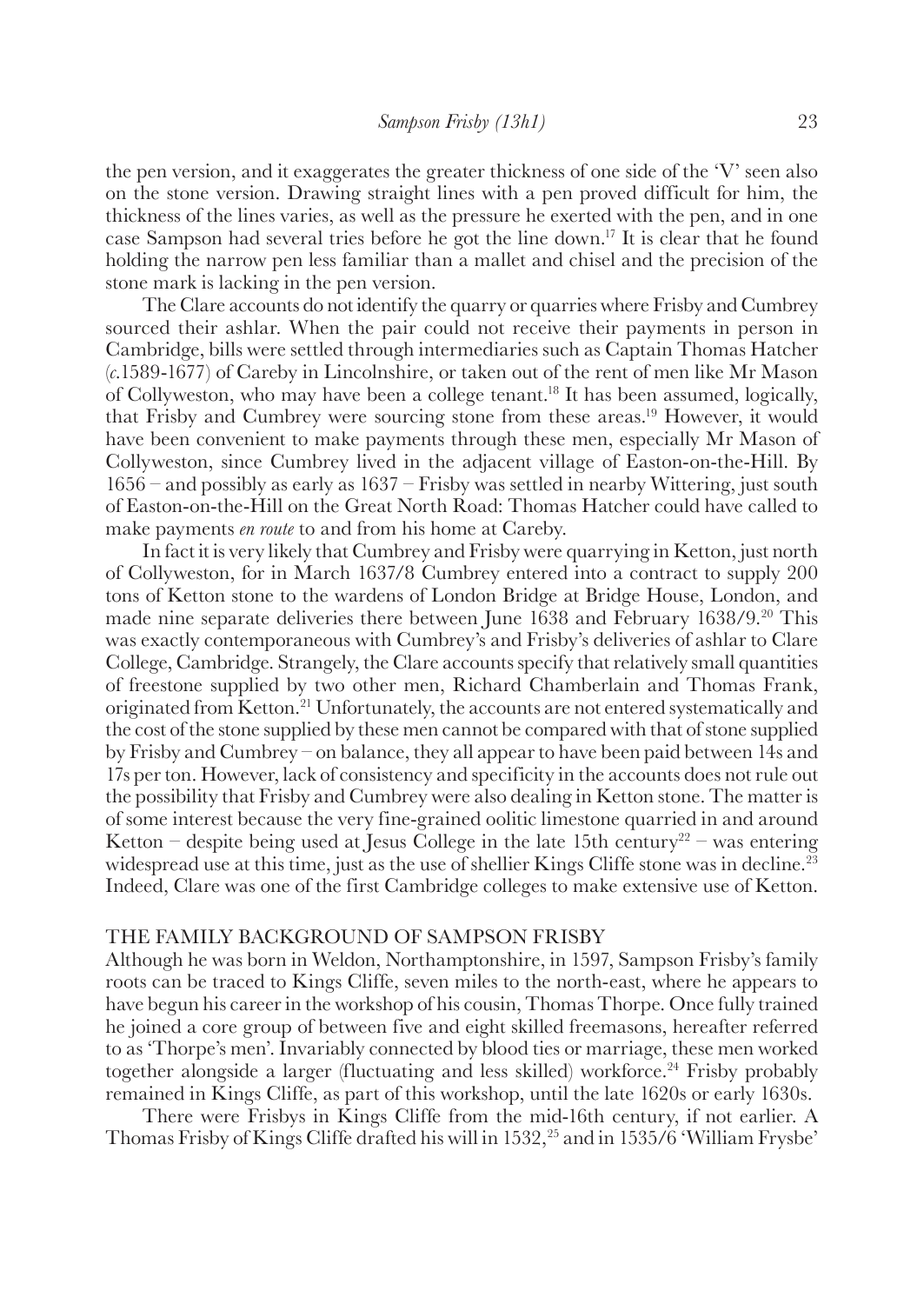<span id="page-4-0"></span>– perhaps Thomas's son – supplied Kings Cliffe stone for Hengrave Hall in Suffolk.<sup>[26](#page-16-0)</sup> This was probably the same 'William ffrysbie' of Kings Cliffe who drew up his will on 23 July 1558: surprisingly, on the very same day that Thomas Thorpe, another local freemason, drafted his will.<sup>[27](#page-16-0)</sup> These two men must have been colleagues, and were connected by marriage. Frisby's daughter Elizabeth had married Thorpe's son Thomas (ie: the man referred to on the Thorpe family monument in Kings Cliffe church as Thomas Thorpe *pater*, who inherited his father's tools and, following his mother's death, his house). In his will, Frisby made Thomas Thorpe *pater* – his son-in-law – responsible for disbursements to his younger sons and issued bequests to his grandchildren Joan Thorpe (a ewe and a lamb) and Agnes Thorpe (fittingly, a lamb). Their brother Henry and half-brothers John and Thomas had not yet been born, or they would surely also have received bequests.

Like Thorpe, William Frisby owned property in Kings Cliffe. He seems to have been a man of substance, leaving two houses, with land and meadows attached, to his wife, Joan, for life, and thereafter to his son, another William. Just as Thomas Thorpe *pater* followed the same career as his father, Thomas, so William Frisby followed the footsteps of his own father, William. Just two years after his father's death, in 1560-61, 'William Frisbie' was paid for supplying thirty-two tons of Weldon freestone for Trinity College Chapel, Cambridge[.28](#page-16-0) Despite William's developing an interest in Weldon quarries, and possibly moving his family to Weldon around this time, he continued to work with the Thorpes. In 1593/4, William Frisby supplied Robert Grumbold with one ton of Kings Cliffe stone for the steeple of Great St Mary's in Cambridge, sending it 'by his kinsman Thomas Thorpe quarry man', and additionally, worked as a mason on the site during the summer of 1594.[29](#page-16-0) William Frisby was buried in Weldon in 1599, but his son Humphrey evidently returned to Kings Cliffe in the early years of the 17th century to work with the Thorpes.<sup>[30](#page-16-0)</sup>

Humphrey Frisby, then described as 'of Kings Cliffe', was buried on 20 January 1624/5. He had three (surviving) sons: Humphrey, Sampson and John, and one daughter, Bridgit.<sup>31</sup> The eldest son, Humphrey (deceased by 1648), is the best-known member of the Frisby clan. Like Sampson, he was a mason, but unlike Sampson he returned to Weldon. He married Elizabeth Grumbold in 1619 and built his own small but idiosyncratic house (now known as Haunt Hill House) close to the Weldon quarries. This was the subject of an article by Howard Colvin in 1961.[32](#page-16-0) The house displays the coat of arms of the Masons' Company with the initials 'HF' and date 1643. In addition, a mark in the form of an 'HF' monogram (mark 9hf1) has been found in several places on the masonry. Humphrey also had a son named Humphrey (b.1624) – the third in line with that name to become a freemason. This Humphrey was documented as 'of Great Weldon, freemason' when he sold Haunt Hill House ('new erected … att the towne's end by the quarries') to William Jones of Gretton in 1657, and he seems to have been involved in 1664 with a dispute over the construction of the steeple of Ramsey (ie. St Thomas of Canterbury, west tower)[.33](#page-16-0) He in turn had a son Humphrey (b.1661).

## THE WORKING LIFE OF SAMPSON FRISBY

The knowledge that the mark 13h1 was used by Sampson Frisby allows us to reconstruct the broad lines of his working life, spanning the years from *c.*1618 to 1656. Around 1618,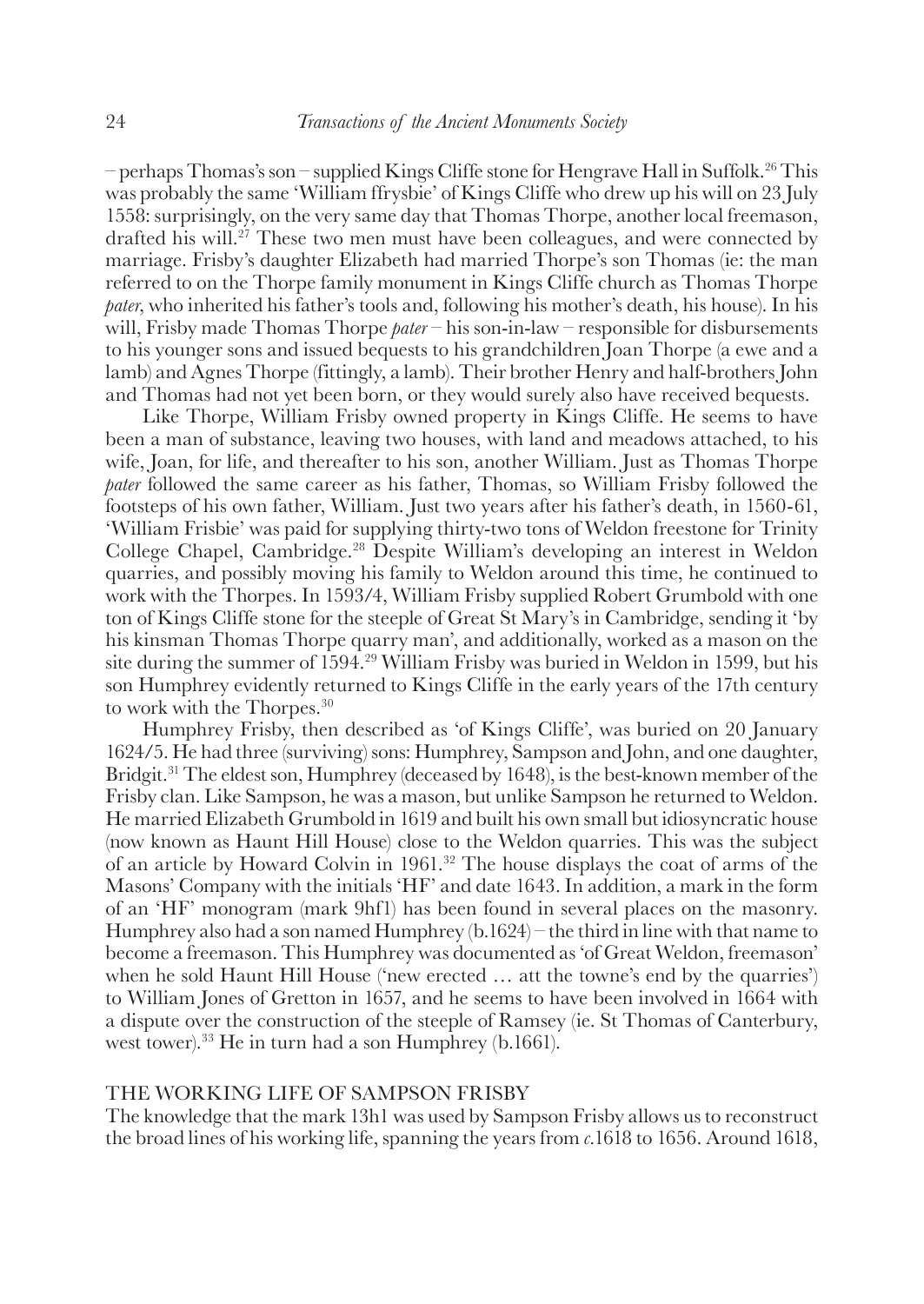<span id="page-5-0"></span>Humphrey Frisby and his sons Sampson and Humphrey appear to have been working alongside one another for their kinsman Thomas Thorpe in Kings Cliffe. It is thought that Thorpe's main quarry was on the southern edge of Kings Cliffe, on land held by the Mildmays, and subsequently the Fanes, of Apethorpe.<sup>34</sup> In fact he and his associates may have worked more than one quarry in and around Kings Cliffe. Maps and fieldwalking reveal the existence of several large workings on the Apethorpe road to the south-west, others close to the mill (owned by Thorpe's brother Henry) on the south side of the village, and a less obvious area to the west which is thought to have been the location of a quarry on the edge of Cliffe Park, opened for Sir William Cecil during the construction of Burghley House in the second half of the 16th century.[35](#page-16-0) Thorpe's principal quarry was situated on land owned by Sir Francis Fane, from 1624 the 1st Earl of Westmorland. It had been operated by Thorpe's father, Thomas Thorpe *pater*, in the time of Sir Francis's father-in-law, Sir Anthony Mildmay, and this arrangement seems to have been perpetuated by the subsequent generation.<sup>36</sup> For a period of around seventy years, if not more, this quarry produced ashlar for numerous high-status architectural projects, not just locally, but as far afield as London and Norfolk.[37](#page-17-0) Many of Thorpe's clients were closely connected to the Mildmay and Fane families.

Thomas Thorpe was at least thirty years older than Sampson Frisby and would have been in his early fifties around 1618. At this stage of his life, he probably invested more effort in the management of his thriving business than in cutting stone. This involved entering into discussions with customers or their representatives, arranging the transportation of stone by land, river and sea, and organising the collection of payments. Some of these tasks were assigned, at times, to dependable employees. Thorpe's men may also have been expected to supervise the quarrying and stone-cutting operations when Thorpe was absent. Occasionally, one of them was required to undertake the assemblage of particular architectural features on site, often assisted by his own 'man'. Over and above this activity, several early 17th-century estate maps in the region are signed 'Thomas Thorpe' (though they bear three distinct styles of signature, no doubt representing three different generations) and so some of Thorpe's men may have been skilled land surveyors as well as freemasons.

Thorpe died in 1626,<sup>38</sup> and so the 'younge Thorpe' or 'Mr Thorpe' who supplied stone for the 'Crosse' (ie: market house or guildhall) in Peterborough in 1627 must have been a son who had taken over the family business. Thorpe had four sons, Thomas, John, William and Henry, yet no further documentation associates them with the running of the quarry and masons' yard at Kings Cliffe after 1627. The business appears to have passed out of the hands of the Thorpe family, but the team of freemasons remained substantially intact under new leadership for a few more years.<sup>[39](#page-17-0)</sup>

The earliest work that can be attributed to Frisby is stonework for Sir Henry Hobart's house at Blickling (Fig.2)[.40](#page-17-0) This included complex blocks of ashlar for friezes, doorways, windows and other features, showing that Frisby was already highly skilled and versatile. Given the distance of Blickling from the quarry, it is quite likely that Frisby never saw the building, just the component parts as they left the workshop in Kings Cliffe. When work on the Blickling project began, around 1618, Frisby would have been twenty-one years of age and may have recently completed a seven-year apprenticeship, probably with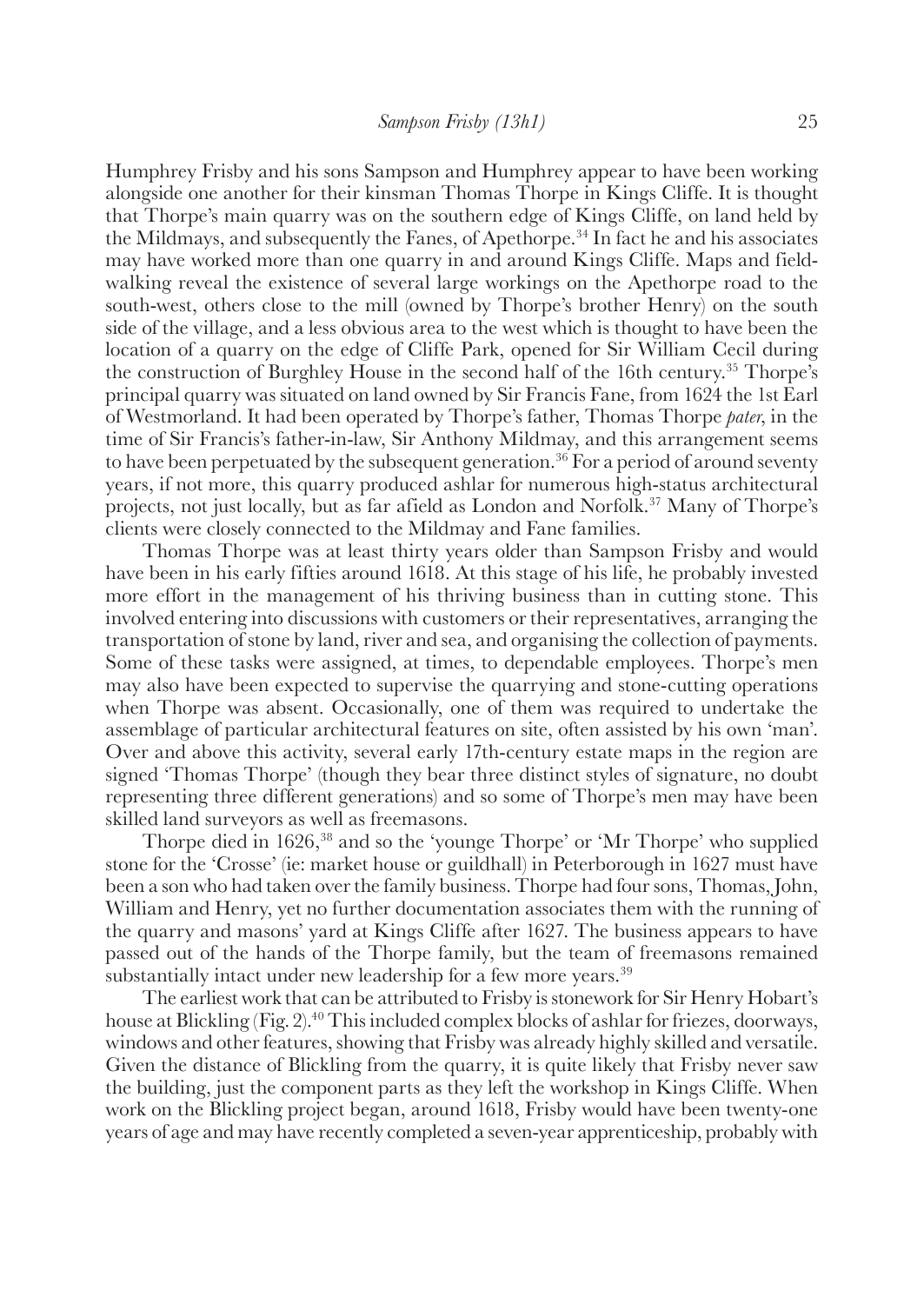

Fig.2 Frisby's mark (enhanced) on the stonework of Blickling Hall in Norfolk. He probably worked on this project for several years from *c.*1618 *Jennifer S. Alexander*



Fig.3

One of the two undated forecourt arches of Kirby Hall, Northamptonshire. Although the surface of the stone is eroded, this arch still displays a single clear instance of Frisby's mark, suggesting a date after *c.*1618, perhaps *c.*1630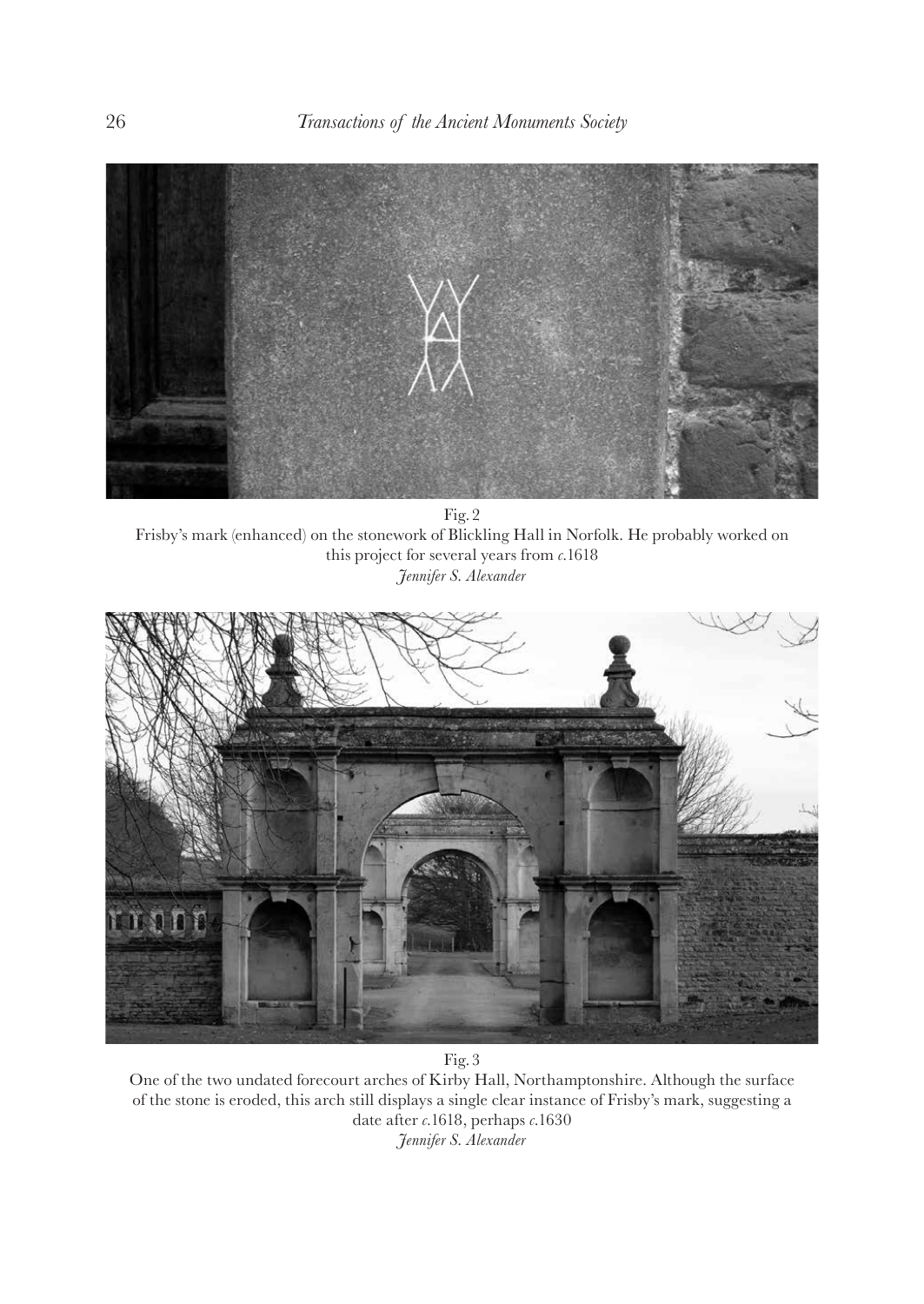<span id="page-7-0"></span>Thorpe. It is impossible to know when Frisby adopted 13h1 as his mark, but its absence on pre-1618 works by Thorpe (such as the porch of Hunstanton Hall, built in 1616), or indeed by any other known master mason in the area, suggests that it was awarded only once he was fully qualified. 13h1 may have been adopted as a variation on his father's mark; something considered below.

Frisby evidently engaged, at some point, in two projects involving additions to Northamptonshire houses which had been built originally in the late 16th century. One of these concerned the provision of forecourt arches at Kirby Hall (Fig.3). Given the well-documented involvement of Thorpe *pater* at Kirby from *c.*1570 (for Sir Humphrey Stafford and, later, for Sir Christopher Hatton), $41$  it seems likely that his successors would have been awarded further contracts relating to the site. Rather than being part of the primary phase at Kirby, these arches are probably contemporary with alterations made in the 1630s to the north (entrance) front of the house, although historians often compare them with the monumental arches that flank the outer court of Holdenby, Northamptonshire, which are dated 1583.<sup>42</sup> The occurrence of Frisby's mark strongly suggests a date after *c.*1618. Frisby's mark is also found on the window of the Oak Stairs passage at Deene Park. This feature is part of an addition, broadly dated to the first half of the 17th century by Heward and Taylor.<sup>43</sup> It might now be more precisely dated to after *c.*1618.

Frisby continued to work for Thorpe through the early-to-mid 1620s, cutting high quality stonework for the Mildmay Chapel in Apethorpe church (1621) (Fig.4), for Sir Francis Fane's house at Apethorpe (1622-24) (Fig.5), and also for Quenby Hall[.44](#page-17-0) At Quenby, a clock on the porch turret on the west front is dated 1620 and two rainwater



Fig.4 The arcade of the Mildmay Chapel in St Leonard's church, Apethorpe (1621) *Jennifer S. Alexander*



Fig.5 The east range of Apethorpe Hall (now Apethorpe Palace), where architectural elements of 1622-24 were marked by Frisby *Kathryn A. Morrison*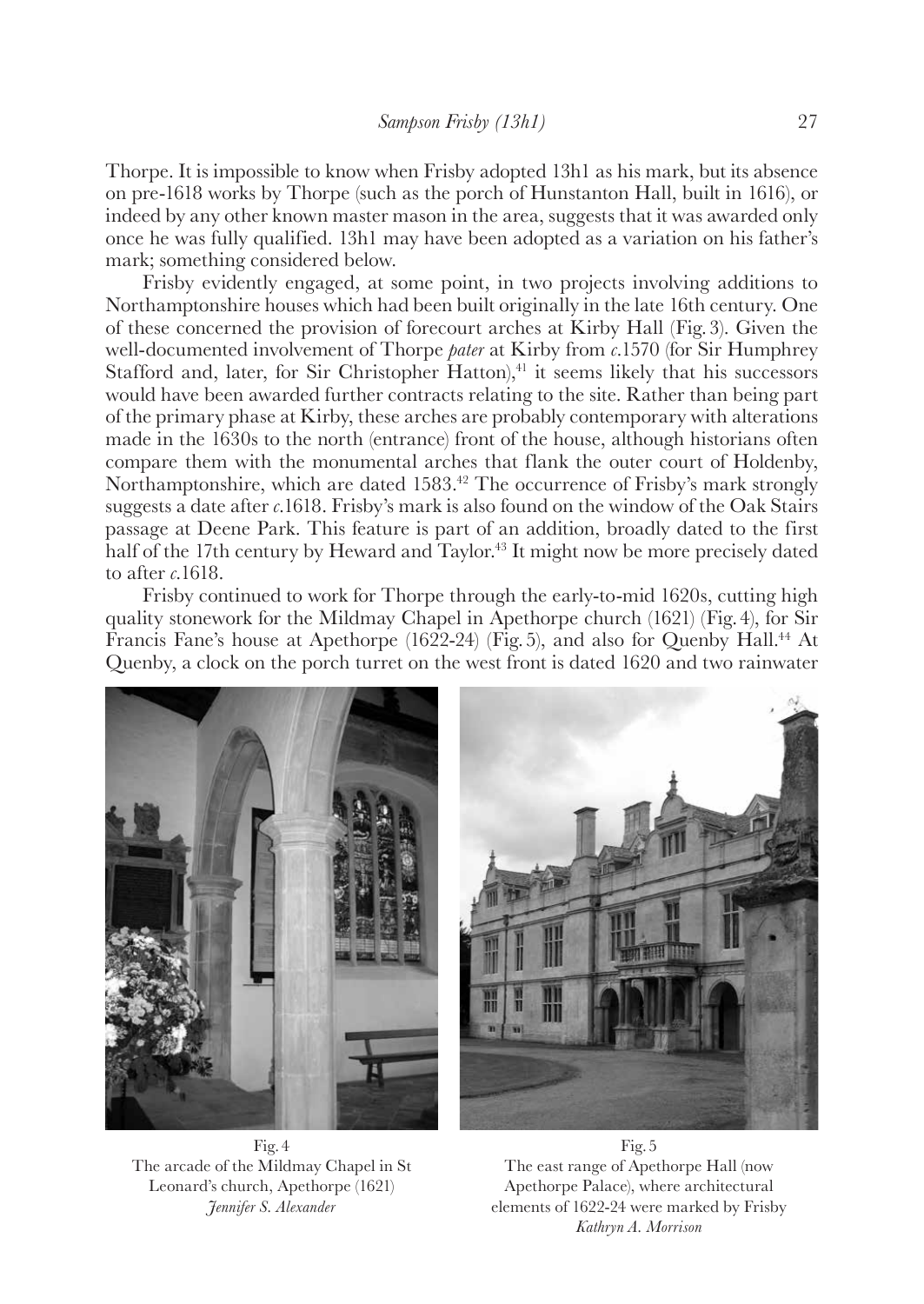<span id="page-8-0"></span>heads bear the date 1621, but the house is often considered to be slightly later because the porch is inscribed '6 Charles I' (clearly retrospective, if accurately reported), ie. 1630-31, and because the historian Nichols, in a text published in 1800, stated that it was built in 1636[.45](#page-17-0) It can therefore be broadly dated *c.*1620-36. Lilford Hall more clearly demonstrates that the Kings Cliffe workshop – regardless of who was now in charge – was still operative in the 1630s. Rebuilding is unlikely to have started before William Elmes inherited Lilford in 1632. The bulk of the stone was probably cut *c.*1632-35, and the design of the house displays several hallmarks of Thorpe's workshop. The doorways, for example, are very like those of Apethorpe, which bear Frisby's mark. While Lilford has very few visible marks, Frisby's mark can be clearly seen in the spandrels of a firstfloor fire surround.

Sampson worked on at least one other church in the period of 1620-30, at St John the Baptist, Upton, near Peterborough, where he was one of a team of four masons engaged to rebuild the side aisle of the church as a mausoleum for Sir William Dove (d.1635) (Fig.6). The north aisle was raised over a burial vault with access from the exterior, and the nave walls rebuilt to create a new double-gabled west façade, with a small gablet between to house the bells. On the interior the Romanesque chancel arch and two-bay arcade were given new arches and a balustrade was created to accommodate the steps into the raised aisle. The window tracery design is a form of simplified Gothic with round-headed lights under square heads and lacks the arched heads and cusping of Apethorpe's chapel of 1621. The date of the work is not recorded but the large monument to Sir William Dove that occupies most of the space of the aisle has been dated to *c.*1650-60 and it is assumed



Fig.6 St John the Baptist, Upton, viewed from the south-west *Jennifer S. Alexander*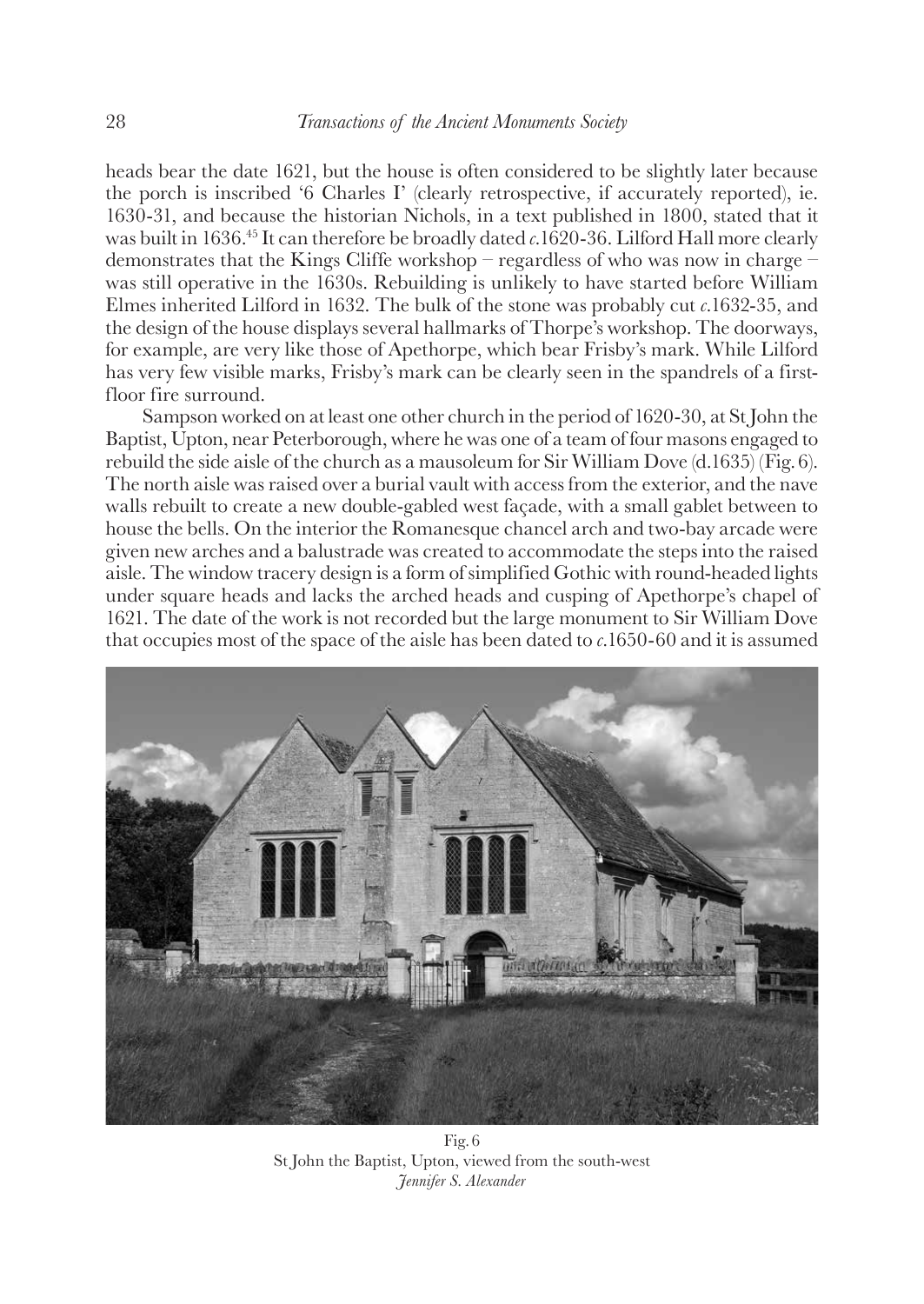<span id="page-9-0"></span>that the vault, and therefore rebuilding, was for him[.46](#page-17-0) Sampson's mark is found on all the new stonework of the aisle, on the exterior arch into the burial vault, and on the interior on the voussoirs of arches and on the balustrade. He was very careful in the placing of his mark on the blocks of stone and centred it on the large panels of the balustrade corner posts and on their bases. His mark is on the window reveals and on the sill of the balustrade where again he placed it in clear view, choosing the chamfer rather than the top of the moulding where the mark might have been obscured by the placing of the balusters (Fig.7).

A further building in the Northamptonshire area, Milton Hall, has two examples of Sampson's mark on the exterior stonework on the main north range that underwent a building campaign in 1628-33 in which the earlier façade was re-encased in ashlar. A number of different building stones were used including one type that closely resembles Kings Cliffe.[47](#page-17-0)



Fig.7 Frisby's mark at St John the Baptist, Upton *Jennifer S. Alexander*



Fig.8 Clare College, Cambridge, for which Frisby supplied stone *Jennifer S. Alexander*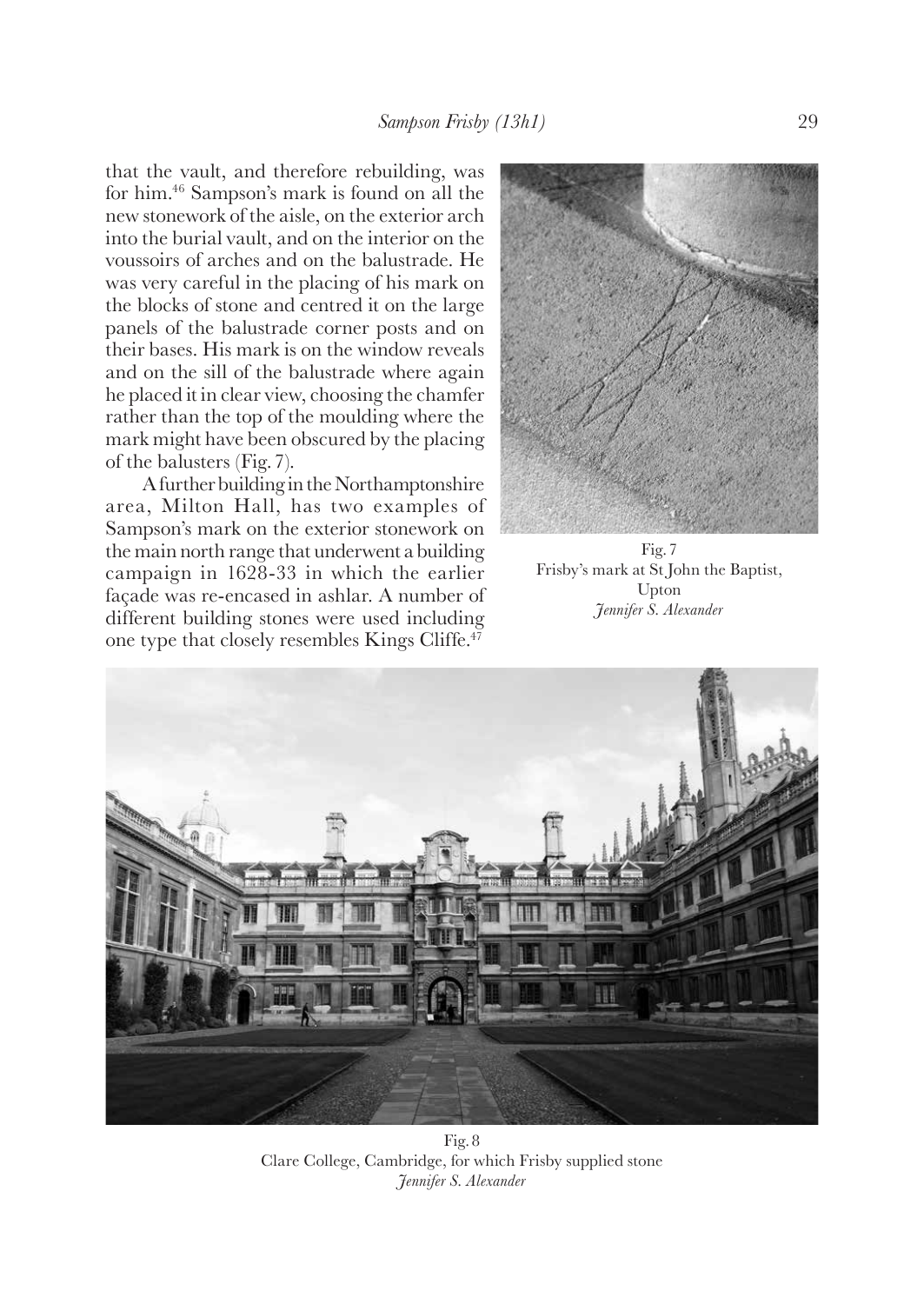

12fa3

14h1

worked with Sampson Frisby by site, see also Fig. 9

| Mark  | Apethorpe Hall | Apethorpe Church | <b>Blickling Hall</b> | <b>Quenby Hall</b> | <b>Thorpe Hall</b> | <b>Upton Church</b> |
|-------|----------------|------------------|-----------------------|--------------------|--------------------|---------------------|
| 13h1  | V              | $\sqrt{ }$       | $\sqrt{}$             | V                  | $\sqrt{ }$         | $\sqrt{}$           |
| 2t7   | V              | V                |                       |                    |                    |                     |
| 5ht2  |                |                  |                       |                    |                    | $\sqrt{}$           |
| 5s1   | V              |                  |                       | V                  |                    |                     |
| 6x10  |                | $\sqrt{}$        |                       |                    | $\sqrt{ }$         | $\sqrt{}$           |
| 7f11  |                |                  | V                     |                    |                    |                     |
| 7wa1  |                | $\sqrt{}$        | V                     |                    |                    |                     |
| 8a1   | V              |                  | V                     |                    |                    | $\sqrt{}$           |
| 8b10  |                |                  | V                     |                    |                    |                     |
| 8m7   |                |                  | V                     |                    |                    |                     |
| 8wq1  |                |                  | V                     |                    |                    |                     |
| 9hf1  |                |                  | V                     |                    |                    |                     |
| 11h1  | $\sqrt{ }$     | $\sqrt{}$        | V                     | $\sqrt{}$          |                    |                     |
| 12fa3 |                |                  | V                     |                    |                    |                     |
| 14h1  |                | $\sqrt{}$        |                       |                    |                    |                     |
| 14h2  |                |                  | $\sqrt{ }$            | $\sqrt{ }$         |                    |                     |

14h2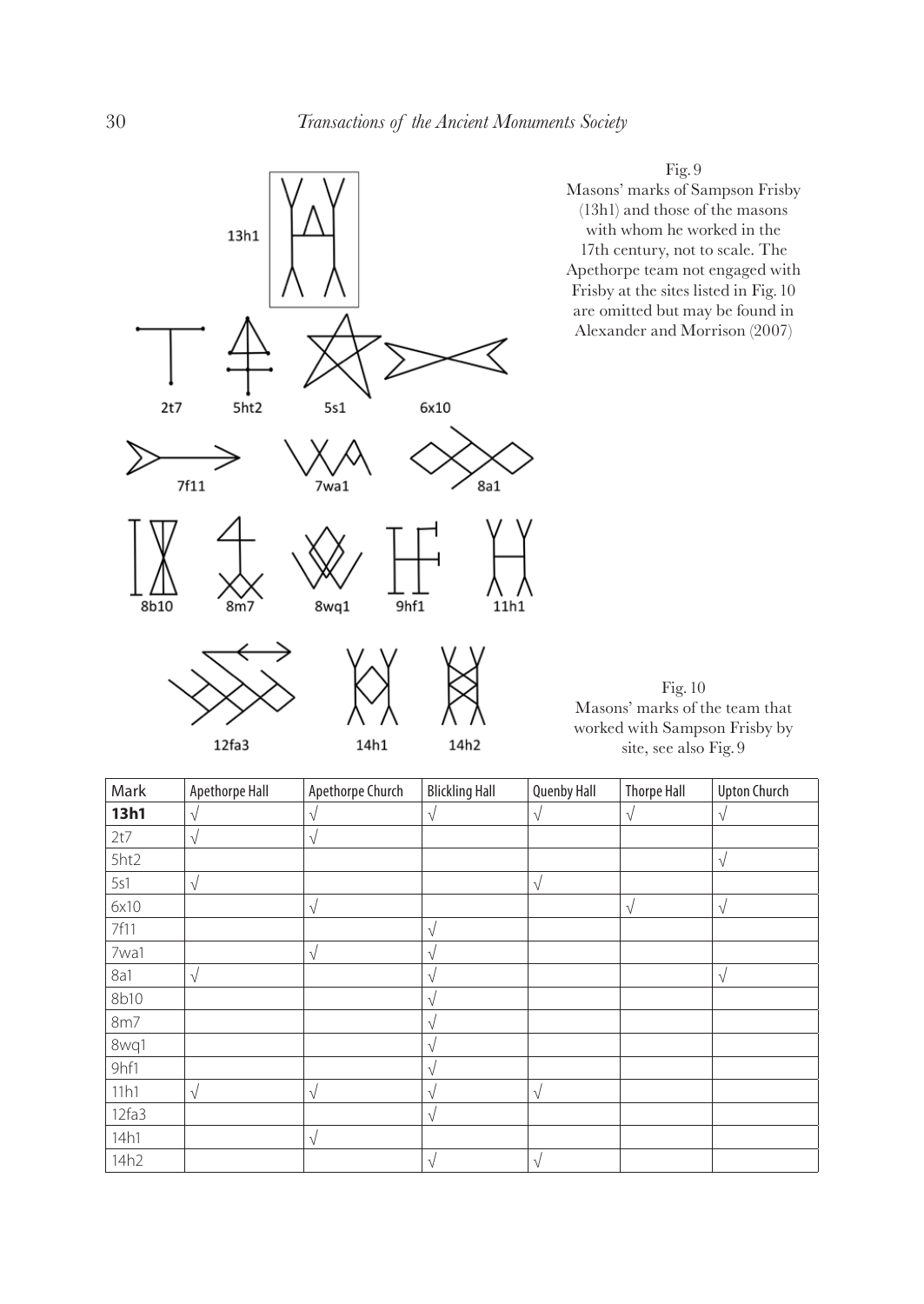<span id="page-11-0"></span>By 1637 – when he was first documented at Clare College, Cambridge (Fig.8), and aged forty-one – Frisby must have parted company with the Kings Cliffe workshop and formed a new partnership with Thomas Cumbrey of Easton-on-the-Hill. Just as Thorpe had done in the 1610s and 1620s, these two men now entered into contracts with clients and took responsibility for delivering stone to sites. They would have employed their own small workforce of masons, possibly not on a permanent basis, but as required from job to job. They may even have taken their own apprentices, but these are unlikely to have included Frisby's sons, who were, as yet, probably, too young.

Up until this point, Sampson had worked with a number of associates as part of a flexible team of masons which varied in size according to the amount of work needed for the site. At Apethorpe, where the project involved cutting large amounts of walling stone and carved and moulded work for door and window frames, as well as the more complex work of the fireplaces, he was part of a large team of between eighty and ninety men. By contrast, the work at Blickling required a much smaller group of stonecutters since the mass walling material was brick, and he was among about twenty-five other masons, with many of them being Apethorpe men. As another brick building, Quenby did not need a large team cutting the stone for the window frames and other decorative elements, and Sampson was again one of about twenty-five men at work. In this case, the majority of the Quenby marks have not yet been recognised elsewhere and the masons may have been based at a quarry closer to the house, with Sampson, and the masons whose marks are 11h1 and 14h2, and who had also worked on preparing the stone for Blickling, being loaned to the project.<sup>[48](#page-17-0)</sup> (Figs 9 and 10)

As mentioned above, Sampson Frisby's family home at the time of his death in 1656 was Wittering, a parish in the north-west corner of Northamptonshire. Initially from Weldon, although he later worked principally in Kings Cliffe, he probably settled in Wittering in the 1630s, perhaps as a result of his marriage. Wittering lay just five miles from Ketton in Rutland, where Frisby and Cumbrey seem to have sourced their stone in 1637-38 (see above). Whatever quarry he was working at this time, Frisby's business would have been disrupted by the Civil War, which certainly brought the work at Clare College, Cambridge, to a close in winter 1642/3. No evidence has come to light of work carried out by Frisby between 1642 and 1654, and he may have resorted primarily to farming due to a dearth of building commissions in this decade.

The Clare account book is not the only historical document to name Sampson Frisby, though it is the only document known to include his mark. In February 1653/4 'John Ashley and Sampson Frisbey of Ketton' were contracted to supply windows and an 'architrave moulding' for the construction of Thorpe Hall, at Longthorpe to the west of Peterborough (Fig. 11).<sup>[49](#page-17-0)</sup> Thorpe Hall was designed by the London surveyor Peter Mills for Oliver St John, Chief Justice of the Court of Common Pleas. Not all of the materials were new: St John is known to have obtained stone from the demolished Lady Chapel of Peterborough Cathedral, though the outer facings of the house and arched gateways are of well-cut fine-grain Ketton limestone.[50](#page-17-0) The contract of 1654 concerned thirty-eight windows of Ketton stone, nineteen for the south front and nineteen for the north, made to the size and moulding specified by Mills.<sup>51</sup> The number and approximate size of the small jamb blocks ('ppoint [sic] stones') on each floor were stipulated. The contract included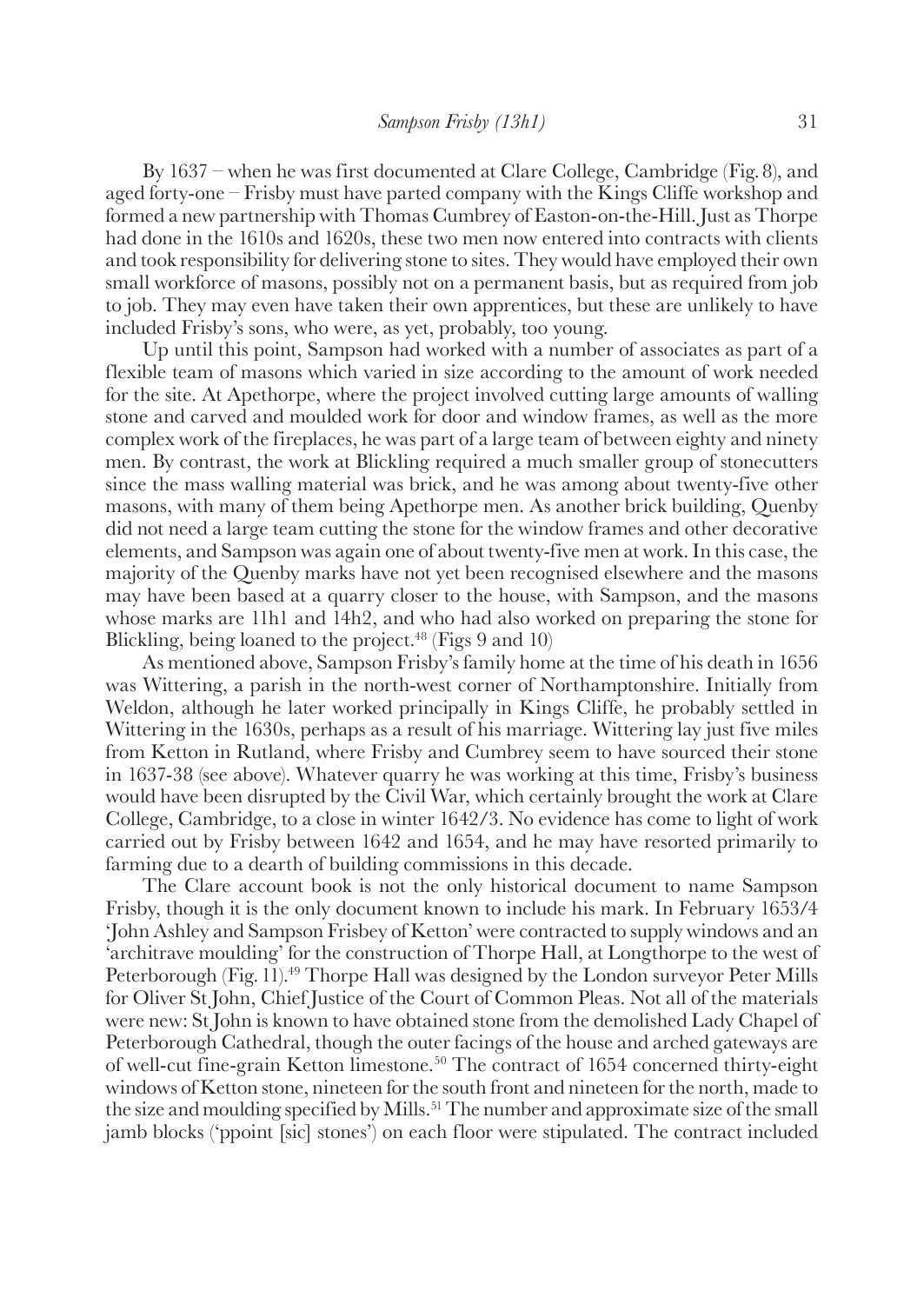

Fig.11 Thorpe Hall, Peterborough. Sampson Frisby and John Ashley were contracted to supply windows and 'architrave moulding' for this house in 1653/4 *Kathryn A. Morrison*



Fig.12 One of two rusticated arched gateways at Thorpe Hall marked with 13h1: hunting for masons' marks *Kathryn A. Morrison*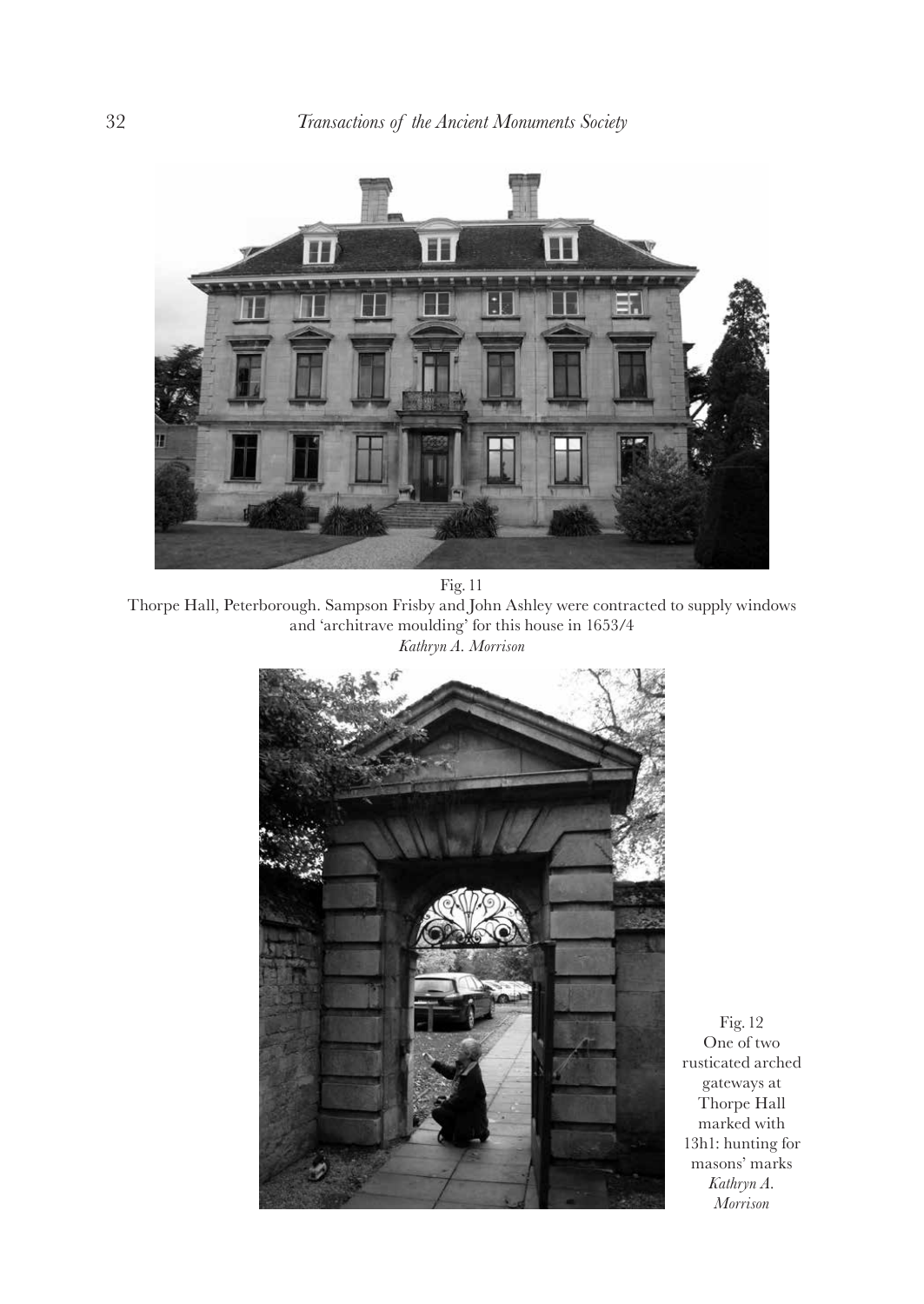<span id="page-13-0"></span>

Fig.13 The mason's mark 11h1, identified speculatively here as belonging to Humphrey Frisby (d.1624/5). This example (enhanced) is from St Leonard's, Apethorpe

*Jennifer S. Alexander*

the 'architrave moulding' running above the uppermost windows (actually between the window heads).  $\angle$  5 had been paid in advance of the contract; over and above this, the ground-floor and first-floor windows were to cost 40s. each, and those on the upper floor 35s. The architrave was costed by the foot, not consistently, but proportionately according to the 'rate and quality' of the windows. An advance of  $\angle$  530 was paid.

So, by 1654 Frisby was working with John Ashley – another mason who can be traced back to the Apethorpe workshop of the early  $1620s^{52}$  – rather than Thomas Cumbrey, and was certainly supplying Ketton stone. This increases the likelihood that he and Cumbrey had delivered Ketton to Clare College in the 1630s. Ashley, like Cumbrey, may have become Frisby's partner partly due to his literacy.[53](#page-17-0) Following the discovery of Frisby's mark in the Clare accounts, the ashlar facings of both Clare College and Thorpe Hall were examined, in the hope of finding 13h1.<sup>54</sup> Without scaffolding, only the lower part of the walls, and areas accessible from a limited number of window openings, could be studied at each site, using powerful torches, and so the results are not conclusive. The mark was not found at Clare College. At Thorpe Hall, however, several examples were found on two rusticated arched gateways set into the north perimeter wall flanking the entrance court (Fig.12).

Sampson Frisby died shortly after Thorpe Hall was completed. His will, dated 13 August 1656, describes him as a freemason of Wittering in Northamptonshire, but makes it clear that Sampson was also a livestock farmer.[55](#page-17-0) In this he followed in the footsteps of his great-grandfather William Frisby (see above): perhaps it was common for masons, or at least masons in the Frisby family, to combine masonry with livestock farming. This would certainly have given him something to fall back on when there was a dearth of new building work during the Civil War.

Frisby's bequests included ten ewes to his eldest son, Nicholas; a grey mare, a foal, twenty sheep and five cows to his son Thomas; a sorrel mare and ten sheep to his son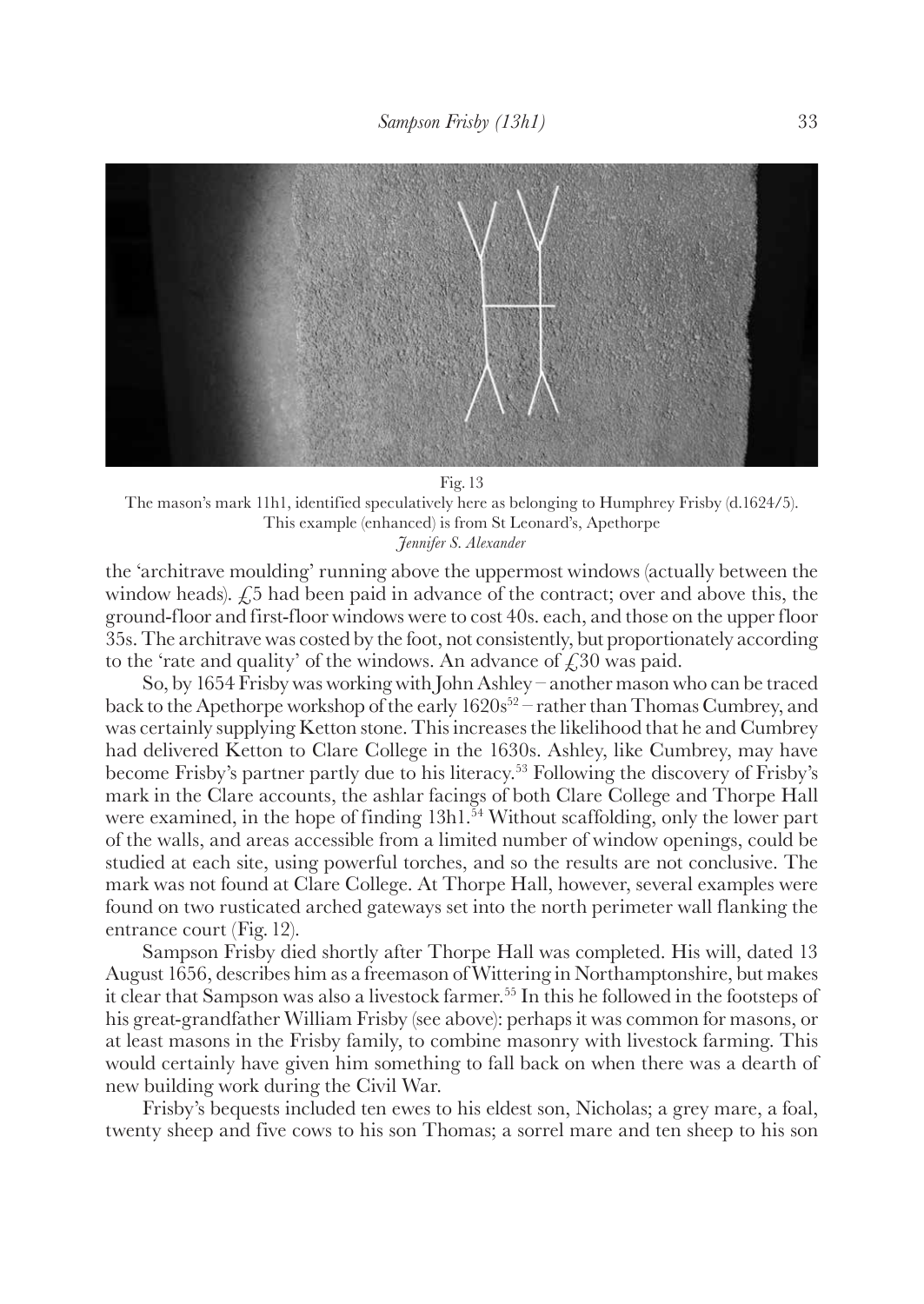<span id="page-14-0"></span>Humphrey, then aged under twenty-one. In addition, his daughter Alice was left ten sheep and five cows, while three other unmarried daughters, Mary, Rebecca and Sarah (the latter two then under eighteen) were each to receive ten sheep and one cow. A fifth daughter, Margaret, received 1s., and his widow Alice was left all remaining goods and chattels. Frisby was owed  $\mathcal{L}$ 11 by John Ashley, 20s. by Humphrey Frisby, and 'due from the worke at Longthorp tenne pounds'. As was the case with the Clare accounts, the will was signed by Sampson's mark. On 26 May 1658 probate was granted to Thomas Frisby, clarifying that Sampson's wife (and executrix) Alice had also died. In her own will of 25 August 1657 she left an annuity to her eldest son, William Bickman, suggesting that Sampson had not been her first husband. Thomas – rather than the elder Nicholas – was named his mother's executor, perhaps due to literacy or favouritism. Like Sampson, Alice signed her will with her mark.

## SPECULATION ON THE IDENTITY OF 11h1

Finally, this study of Sampson Frisby and his mark, 13h1, has prompted speculation about another mark, 11h1 (Figs 9 and 13), which may have been used by Humphrey Frisby (d.1624/5). 11h1 assumes the form of a letter 'H' with forked terminals and a plain bar, but no triangle. It has been recorded on buildings spanning a long period – from Kirby Hall (1570 onwards) via Rothwell Market House, Drayton, Burghley (Roman Stairs), Blickling, Apethorpe and Quenby to Hunstanton – at least fifty-four years (*c.*1570-1624), which must have been about the maximum working life of any mason assuming the completion of an apprenticeship around the age of eighteen, and assistance in old age.

Rothwell excepted, this mark occurs on buildings associated with the Thorpe family – either Thomas Thorpe *pater* or his son, Thomas Thorpe – and it is tempting to attribute it to Sampson's father, Humphrey Frisby senior, who died in Kings Cliffe in January 1625, signing his will on the day before his death with a shaky 'H' mark.[56](#page-17-0) This interpretation certainly fits his age and lifespan, and makes sense of his son Sampson's subsequent career with Thorpe. The anomaly of Rothwell can be explained by Frisby's connections in Weldon – his father had moved there, and his own children, Sampson and Bridget, were born in Weldon – and so he may well have worked periodically for William Grumbold, Sir Thomas Tresham's master mason at Rothwell. Furthermore, in the 1570s and 1580s Thorpe *pater* was working with Weldon stone at Kirby Hall.

In November 1623, 'Old Frizbey' (undoubtedly Humphrey, a year before his death) was paid 2s. a day, for eleven days (ie.  $f(1\ 2s)$ ) cutting freestone at Hunstanton Hall.<sup>[57](#page-17-0)</sup> 'Frizbeys man' was paid 1s. 8d. (or 20d.) per day for 11 days (ie. 18s. 4d.). The preceding entry in Lady Alice Le Strange's accounts details the purchase of freestone from Thomas Thorpe, probably the very stone carved on site by Frisby and his man – surely Sampson – who had presumably accompanied it in transit.

## ACKNOWLEDGEMENTS

Our principal acknowledgement is to Christopher Sealey, who first drew our attention to the occurrence of the mason's mark 13h1 in the accounts of Clare College Cambridge. He made this discovery while researching for his MA thesis, 'Sixteenth and Seventeenth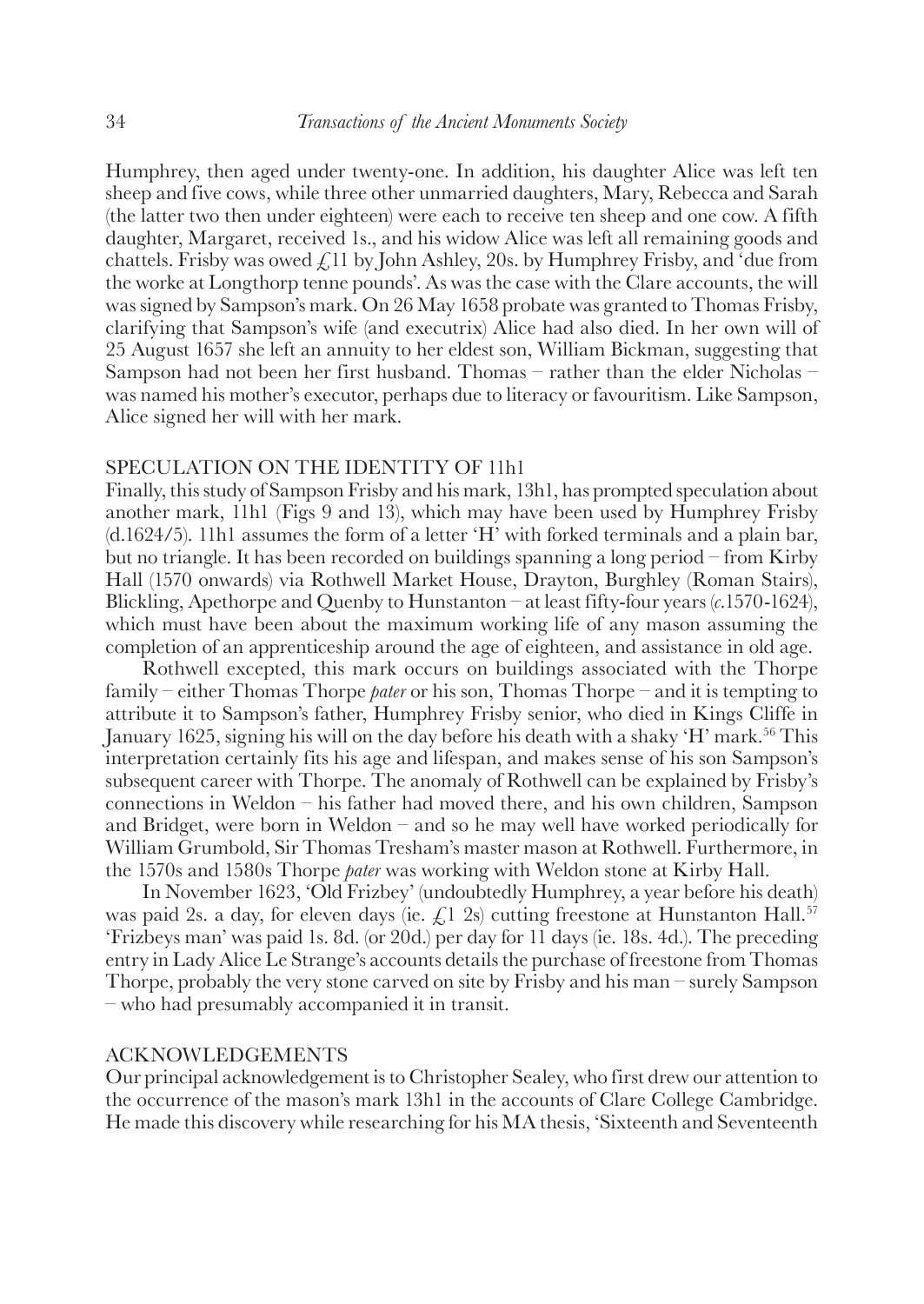<span id="page-15-0"></span>Century Stonemasons: a study of the Grumbolds and Frisbys', University of Warwick, March 2013. We are also grateful to Nick Hill, who examined Thorpe Hall with us following the discovery of the mark. Philip Ball at Thorpe Hall and the master of Clare College Cambridge kindly provided access to these sites.

### **NOTES**

- [1](#page-0-0) J.S.Alexander and K.A.Morrison, 'Apethorpe Hall and the workshop of Thomas Thorpe, mason of King's Cliffe: A Study in Masons' Marks', *Architectural History*, 50, (2007), 59-94.
- [2](#page-0-0) Ibid. The village name is variously spelled 'Kings Cliffe' and 'King's Cliffe'.
- [3](#page-0-0) J.S.Alexander, 'Apethorpe Hall, the Evidence of the Masons' Marks', Report for English Heritage, (March 2006) (reprinted in: J.Cattell et al, 'Apethorpe Hill, Apethorpe, Northamptonshire: Survey, Research and Analysis', English Heritage Research Department Report Series, no. 86/2006, vol. 2 [of 2], Appendix 4); J.S.Alexander, 'Apethorpe Hall, Northamptonshire, Report on the Second Phase of Masons' Marks Recording', Report for English Heritage, (May 2007). These reports can be consulted in the Historic England Archive, Swindon.
- [4](#page-0-0) Alexander and Morrison, 'Apethorpe Hall', 59-94.<br>5 Clare College. Cambridge. CCAD/7/1/1/1. This
- [5](#page-1-0) Clare College, Cambridge, CCAD/7/1/1/1. This discovery was made by Christopher Sealey (see Acknowledgements).
- [6](#page-1-0) For more about sites where Thorpe's workshop was (or may have been) active, see Alexander and Morrison, 'Apethorpe Hall'. For the Thorpe family see: J.Summerson, 'John Thorpe and the Thorpes of Kingscliffe', *Architectural Review*, 106, (1949), 291-300 (revised and republished in J.Summerson, *The Unromantic Castle and Other Essays*, (London,1990), 17-40.
- [7](#page-1-0) For the evidence of the Kirby Hall masons' marks see: J.S.Alexander, 'Kirby Hall, Northants. The Evidence of the Masons' Marks', Report for English Heritage, (2012), 13-14. Sampson's mark is also found on a second site at Kirby Hall, on the lesser stair of the State Apartments from *c.*1580-1620. It seems likely, in view of the date, that this was a later repair to the doorframe on which it appears.
- [8](#page-2-0) RCHME, *An Inventory of the Historical Monuments in the City of Cambridge,* 2nd edn, (London,1988), 37-48. R.Willis and J.Willis Clark, *The Architectural History of the University of Cambridge,* (Cambridge, 1988), (first pub.1886) (3 vols), 1, 76-120.
- [9](#page-2-0) Clare College, Cambridge, ms. CCAD/7/1/1/1, fols 18-19.
- [10](#page-2-0) The last payment is found in ibid. fol. 88.<br>11 Ibid. fols 19 and 75.
- [11](#page-2-0) Ibid. fols 19 and 75.
- [12](#page-2-0) Ibid. fol. 26.
- [13](#page-2-0) George Thompson, freemason, was contracted to replace a timber bridge at King's College with a masonry one in 1627, and was the mason in charge of building the new chapel at Peterhouse between 1628-32, Willis and Clark, I, 41 and 568-69. The Grumbold family of masons was engaged in building works at Clare and Trinity colleges during the seventeenth century.
- [14](#page-2-0) On the question of literacy in early-modern England, see D.Cressy, *Literacy and the Social Order,* (Cambridge, 1980). Mark Girouard draws attention to the evidence of masons owning books from their inclusion in wills, which argues for a growing access to literacy among some, at least of the wealthier, masons, M.Girouard, *Elizabethan Architecture: Its Rise and Fall, 1540-1640, (*New Haven and London, 2009), 46-47.
- [15](#page-2-0) Clare College ms. op.cit, fol. 62.
- [16](#page-2-0) Ibid. but note, George Thompson, mason, was sufficiently literate to write 'by me George Thompson' on a receipt of  $f(23)$ . The initials TG, joined by a bar, within the same line, for Thomas Grumbold with whom he had made the bargain, are most probably his cipher, fol.58. For a structural analysis of the Clare bridge, see J.Heyman and C.J.Padfield, 'Two Masonry Bridges: I. Clare College Bridge', *ICE* Proceedings, 52/3, (1972), 305-18.
- [17](#page-3-0) Clare College ms. op.cit, fol. 19.
- [18](#page-3-0) Collyweston slate was supplied to the college by Thomas Darby of Collyweston, Clare College ms. op.cit, fol.19. Others who gave payments to Frisby and Cumbrey included John Wright, Mr Godwin,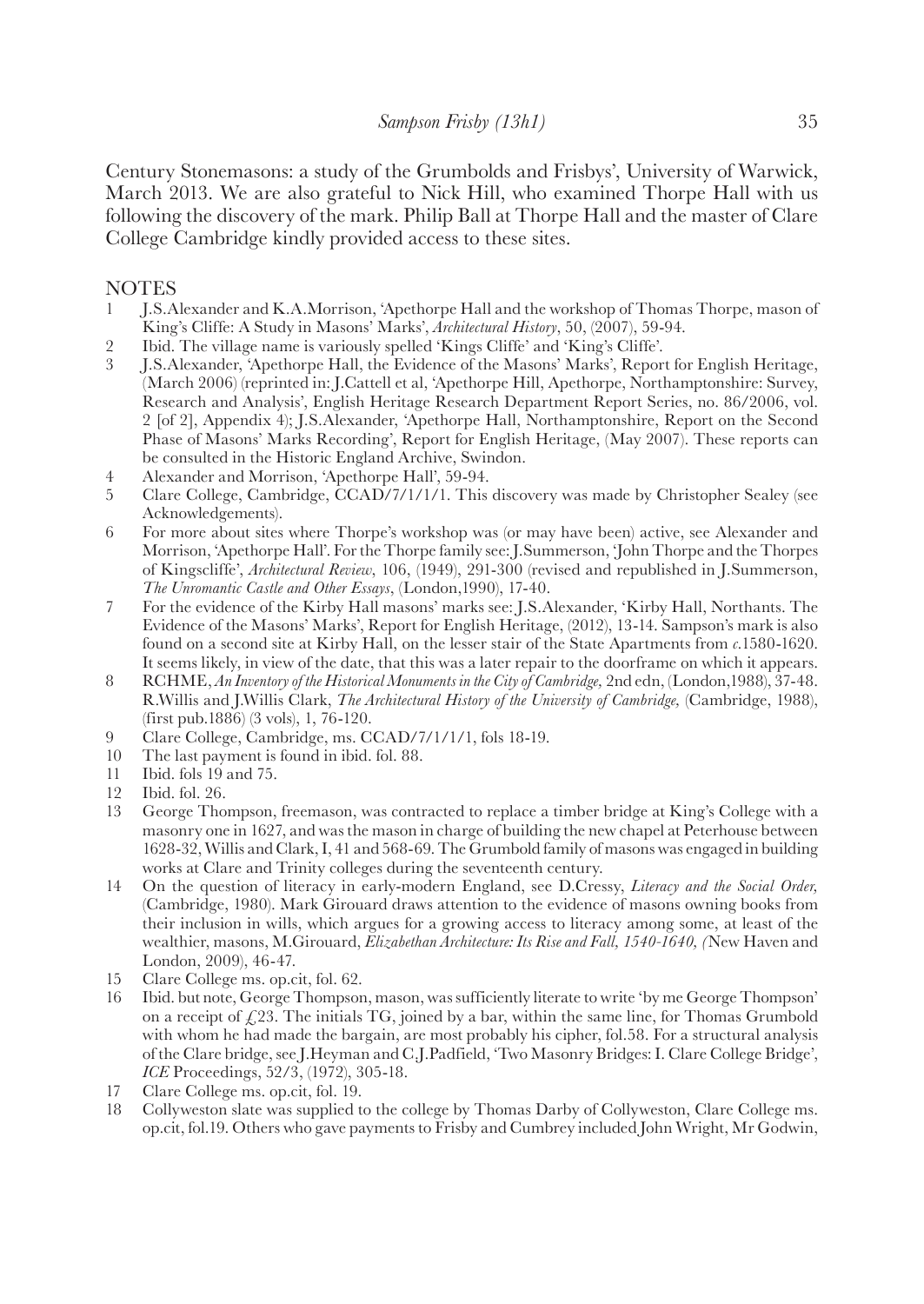<span id="page-16-0"></span>Mr Langhan, (all fol.19), Mr Lord Secretary to the Earl of Exeter, (fol.75), and the mason Aristotle Drue (fols 75-76). Payments were also made from the rent of a Mr Traughton (fol.76, fol. 88).

- [19](#page-3-0) Christopher Sealey, 'Sixteenth and Seventeenth century stonemasons; a study of the Grumbolds and Frisbys', unpublished MA thesis, Warwick University, 2013. Sampson's mark was recorded on a gate pier to Collyweston Manor in the 1960s, pers.comm. Alan McCormack.
- [20](#page-3-0) London Metropolitan Archives CLA/007/FN/04/028 (former reference Misc MSS/119/9).<br>21 Clare College ms. on.cit. fols 36 and 18 respectively. The mason Thomas Frank died in Wel
- [21](#page-3-0) Clare College ms. op.cit, fols 36 and 18 respectively. The mason Thomas Frank died in Weldon in 1669 (Weldon parish register, burials, Northamptonshire Record Office).
- [22](#page-3-0) According to D.Purcell, *Cambridge Stone*, (London, 1967), 50.
- [23](#page-3-0) It is possible that Thorpe's quarry in Kings Cliffe was worked out in the mid-1630s, or ceased operations at the time of the Civil War, though Morton reported a quarry in Kings Cliffe still working in 1703: J.Morton, *The Natural History of Northampton,* (London, 1712), 124. This was probably a different quarry, on Cecil's land.
- [24](#page-3-0) At different times this group included members of the Ashley, Percival and Taylor families, as well as the Frisbys and Thorpes. This will be the subject of further study by the authors.
- [25](#page-3-0) According to 'Find My Past' catalogue, viewed in Northamptonshire Record Office. The relevant will required conservation and could not be produced. A poor microfilm copy appears to read 'Thomas Frisby of Raunds'.
- [26](#page-4-0) Transcription of building accounts of 1535/6 in J.Gage, *The History and Antiquities of Hengrave in Suffolk*, (London, 1822), 51-52, notably: 'Itm, pd to Wm. Frysbe for xl tonne of stonne at ijs the tonne, pd by Robert Watson iiij*li*'. Further entries reveal that the stone was sent from Kings Cliffe via 'Gowarde', presumably Gunwade Ferry outside Peterborough, then by land and water to either Brandon or Worlington, and on to the site.Purcell, *Stone*, 41.
- [27](#page-4-0) William Frisby's will: Northamptonshire Wills, 1st series, Q, fol.26. Thomas Thorpe's will: Northamptonshire Wills, 1st series, Q, fol.48. Another apparent coincidence concerns the probate dates: probate was granted for William Frisby's will on 26 October 1559, and for Thomas Thorpe's on 26 October 1558. Possibly one is an error and both were granted on the same day. The fact that the wills were written on the same day, but with different witnesses, suggests that they may have suffered an accident in the course of their work, or both become infected during an epidemic.
- [28](#page-4-0) Willis and Clark, 2, 566-67.<br>29 British Library Cotton MS F
- [29](#page-4-0) British Library Cotton MS Faustina C.III, ff. 512-13; J.E.Foster, *Churchwardens' Accounts of St Mary the Great, Cambridge, from 1504 to 1635*, (Cambridge, 1905), 253-59, 263.
- [30](#page-4-0) Weldon parish registers, burials, Northamptonshire Record Office.
- [31](#page-4-0) Peterborough Liber D f.149 (Northamptonshire Record Office). Strangely, he left just 12d to each of his sons, suggesting estrangement, and all of his other goods to his wife Katherine (d.1630) and daughter Bridgit, who were his executors. His will was witnessed by his fellow mason William Ashley among others.
- [32](#page-4-0) H.M.Colvin, 'Haunt Hill House, Weldon', *Studies in Building History. Essays in Recognition of the Work of B.H. St. J. O'Neil*, (London, 1961), 223-28. See also N.Hill, 'Haunt Hill House, Weldon, Northamptonshire', Historic Building Report, March 2009: to be deposited in Northamptonshire Record Office.
- [33](#page-4-0) Northamptonshire Record Office FF2218. For Ramsey see TNA C 6/22/46. Pevsner dates the tower to 1672, from a date inscribed on the bell-frame, C.O'Brien and N.Pevsner, *Bedfordshire, Huntingdonshire and Peterborough* (New Haven and London: 2014), 662-63.
- [34](#page-5-0) For Thorpe's workshop, see Alexander and Morrison, 'Apethorpe Hall', 63-64.
- [35](#page-5-0) Documentation relating to the building of Burghley begins in 1555 (E.Till, 'Facts and Conjecture the Building of Burghley House: 1555-1587', *Northamptonshire Past and Present*, 4, (1997-98), 323-32). In that year Nicholas Smythe of Kings Cliffe received payments from the steward at Burghley to pay the workmen at 'Clyffe Pits'. In 1556 three men (John Uffington, William Butt and Thomas Stenysinge, possibly men more used to working in pits at Barnack) were loaned tools to undertake the quarrying at Clyffe Park. There is no indication of the location of this quarry on the Shute map of Cliffe Park of *c.*1592 (NB: Burghley had been completed by 1587). The quarry may have been the 20-acre stone pit close to the present-day sewage works on the west side of Kings Cliffe, surveyed in